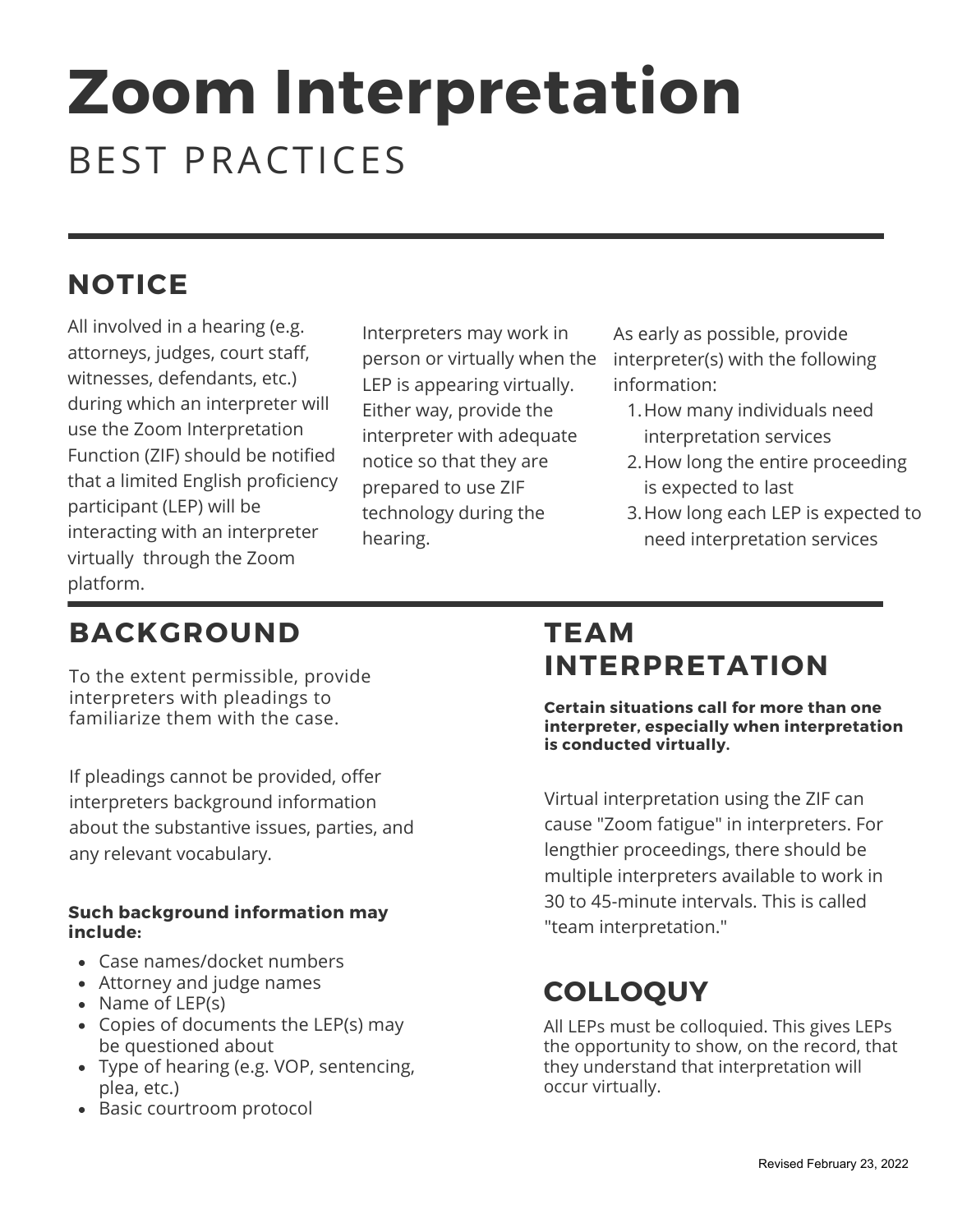# **Zoom Interpretation** BEST PRACTICES

# **ALTERNATE TECHNOLOGY**

All participants should have alternate modes of communication available.

#### **LEP Participant**

#### **Interpreter**

Exchange phone numbers with your courtroom/court staff.

• Have your telephone available next to you in case your interpreter has to interpret via telephone.

- Download the Zoom app onto your phone.
- Have your telephone available next to you in case you need to interpret via telephone.

#### **Attorney**

• Have all emails and phone numbers of interpreters and LEP participants in case you need to coordinate between LEPs and interpreters having technology issues.

**CONSECUTIVE VS. SIMULTANEOUS INTERPRETATION**

### **Consecutive**

Appropriate for short statements (e.g. witness examination) or when there are technology issues preventing the LEP from accessing language channels (*See* "Troubleshooting"). **ZIF not necessary for consecutive interpretation.**

### **Simultaneous**

Appropriate for lengthy, detailed testimony and long proceedings (e.g. opening/closing arguments). Simultaneous interpretation is the ideal mode and is most similar to how an interpreter would work in person. **ZIF necessary.**